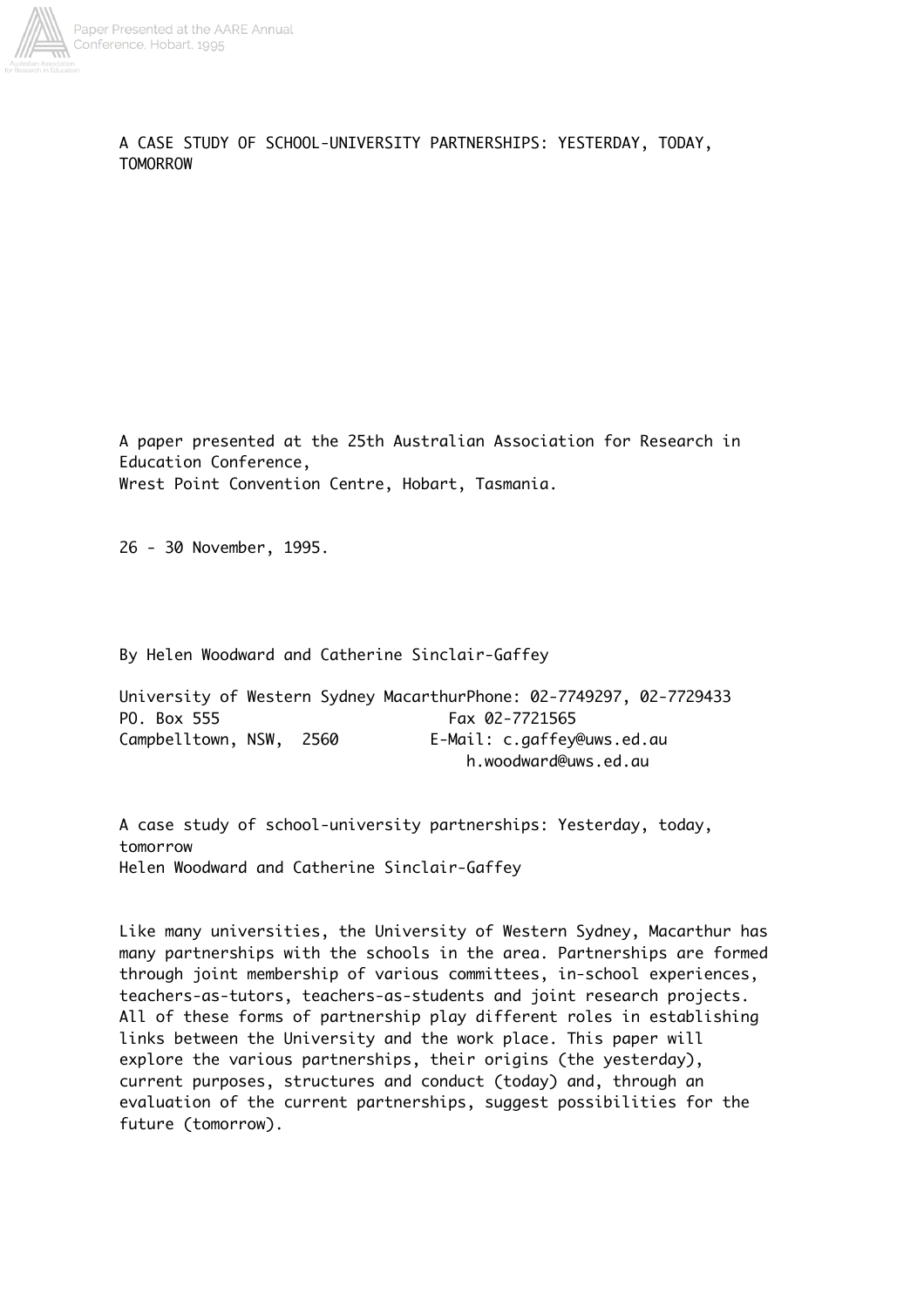

## Introduction

There are many contacts and interactions between the University of Western Sydney, Macarthur (UWS, Macarthur) and schools. Some might even call them partners. But is it really a partnership or is it a ploy by the hierarchy to impress those who count? What is the reality? What role do the players play in this partnership? What voice do the partners have or is there a power play going on so that it disenfranchises some of the members? How is the relationship seen by the various members? Are the university participants executing a position of power in order to seemingly produce a partnership that honours the knowledge and understanding of teachers? Who is in control? What is this control and why do we perceive the necessity for

a partnership in the first place? How can we do it better? These are but some of the questions we started to ask when we began to investigate the nature of the relationship between the University and the teaching profession. To acquire information as to how the participants view the partnership we asked both university staff and teachers some of the above questions. Before analysing participant answers to these questions, it is worthwhile to consider the need for partnerships, the context of the partnerships that exist between the university and the schools and how they originated.

Importance of Partnerships in Teacher Education

To begin, we need to consider what are partnerships and the importance of university-school partnerships. The definition used in this paper, extends that used by Dobbins (1993, p.1) in describing a "practicum partnership", to include a mutually beneficial relationship between the schools, teacher employers, teacher unions and the University which acknowledges their involvement in the education of prospective and practising teachers, recognises the particular contribution each partner has to make and considers that each partner is equally valued and involved in the process.

Traditionally, schools have been concerned with children's learning and universities (tertiary institutions) with the professional development of student teachers (Dobbins, 1993; Low, 1988; Zeichner, 1989). This traditional situation often resulted in failure to develop "mutually beneficial" liaisons between schools and the universities. It perpetuated and exacerbated the gaps between theory and practice and left the schools feeling they were being 'used' by the tertiary institutions as "child banks", that is, the providers of children on whom student teachers could practise their teaching techniques (Fraser, 1995, p. 1, 2). Thus, as the Department of Employment, Education and Training (DEET) reported in The Discipline Review of Teacher Education in Mathematics and Science (1989):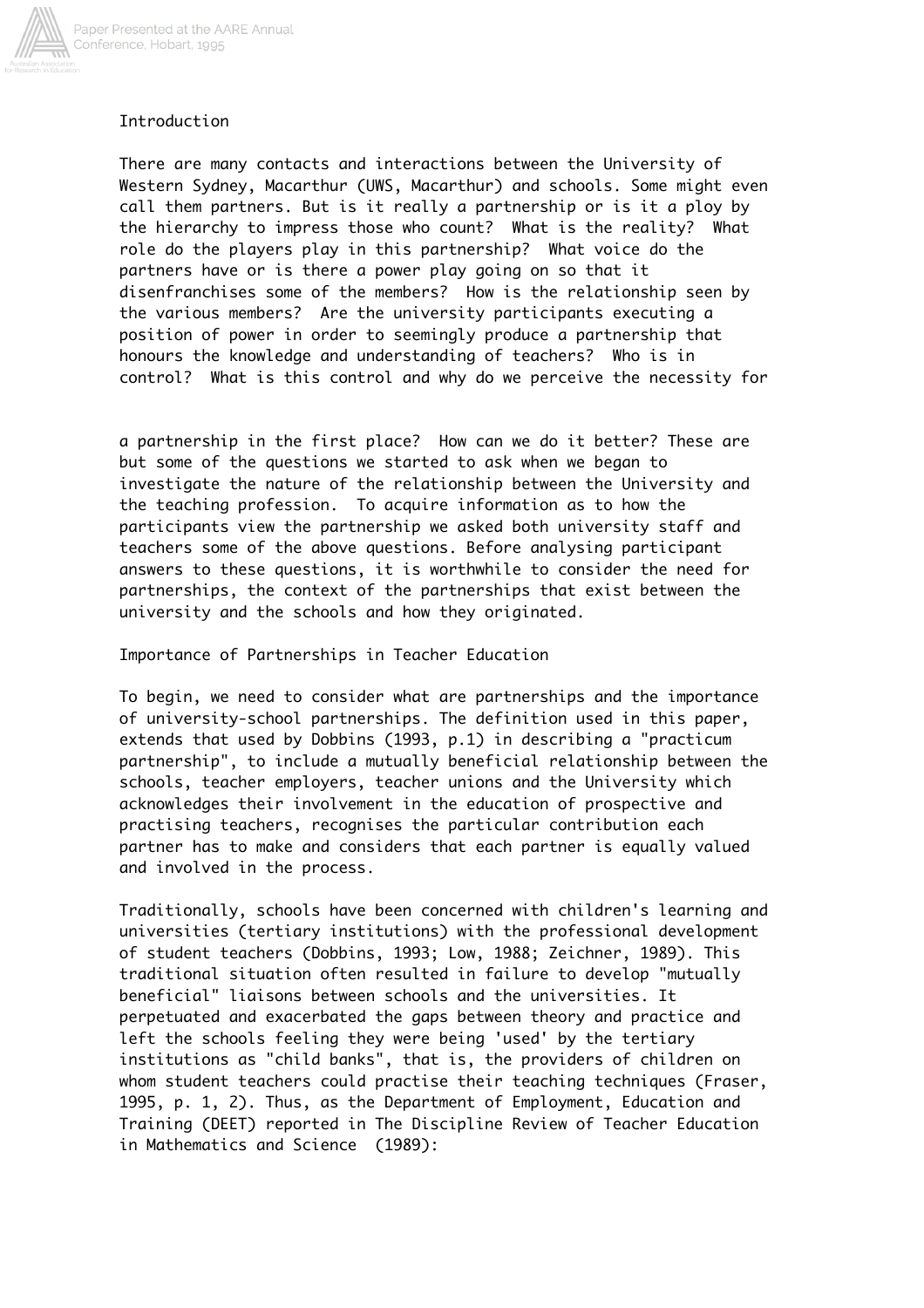

In general, everyone is losing out. The higher education institutions complain that they have no control over the appointment of school supervisors; the school supervisors complain that they do not know what goes on in the curriculum studies/methodology in the teacher education program; the students complain about lack on congruence between what they are taught in their classes and what they are allowed to do in the schools. (p. 118)

Recently, in Australia as in the United Kingdom (Field, 1993), there have been increasing calls for an improvement in communication and information-sharing, and closer collaboration and partnership between the schools and the universities (DEET, 1989; Queensland Board of Teacher Registration, 1994; New South Wales Ministry of Education, Youth and Women's Affairs, 1990; Wiltshire, 1994). As The Queensland Board of Teacher Registration, 1994 suggested:

Teaching and other practical experiences should be planned and conducted in close collaboration with participating schools and teachers. The notion of partnerships between higher education institutions and schools in the conduct of preservice teacher education should be fostered so that all parties have a genuine sense of 'ownership' of the program and an understanding of each other's perspectives on the fundamental relationship between the theoretical and practical components of the program. (p.15)

Further, School - university partnerships can also play a role in reform of education at both the university and the school level.

According to Gore (1995), these partnerships, "are fundamental to proposed reforms and considerable faith must be placed in the capacity of partnerships to both participate and sustain the necessary change in both contexts"(p.14).

A review of research on school-university partnerships suggests that the potential benefits of such partnership to both schools and universities include:

1.More clearly defined roles for the partners.

2.Shared ownership of in-school experiences.

 3. Increased communication and cooperation within schools leading to the development of "professional discourse" and a support network amongst supervising teachers .

4.The development of a closer and more professional working relationship between the university and the schools resulting in a "joint dialogue" between the schools and the University, increased enthusiasm in schools towards in-school experiences, improved perceptions by the partners of each other, a reduction in the gap between university and schools, increases teacher knowledge of the students' university-based experiences and increased commitment to the university's teacher education program and/or its in-school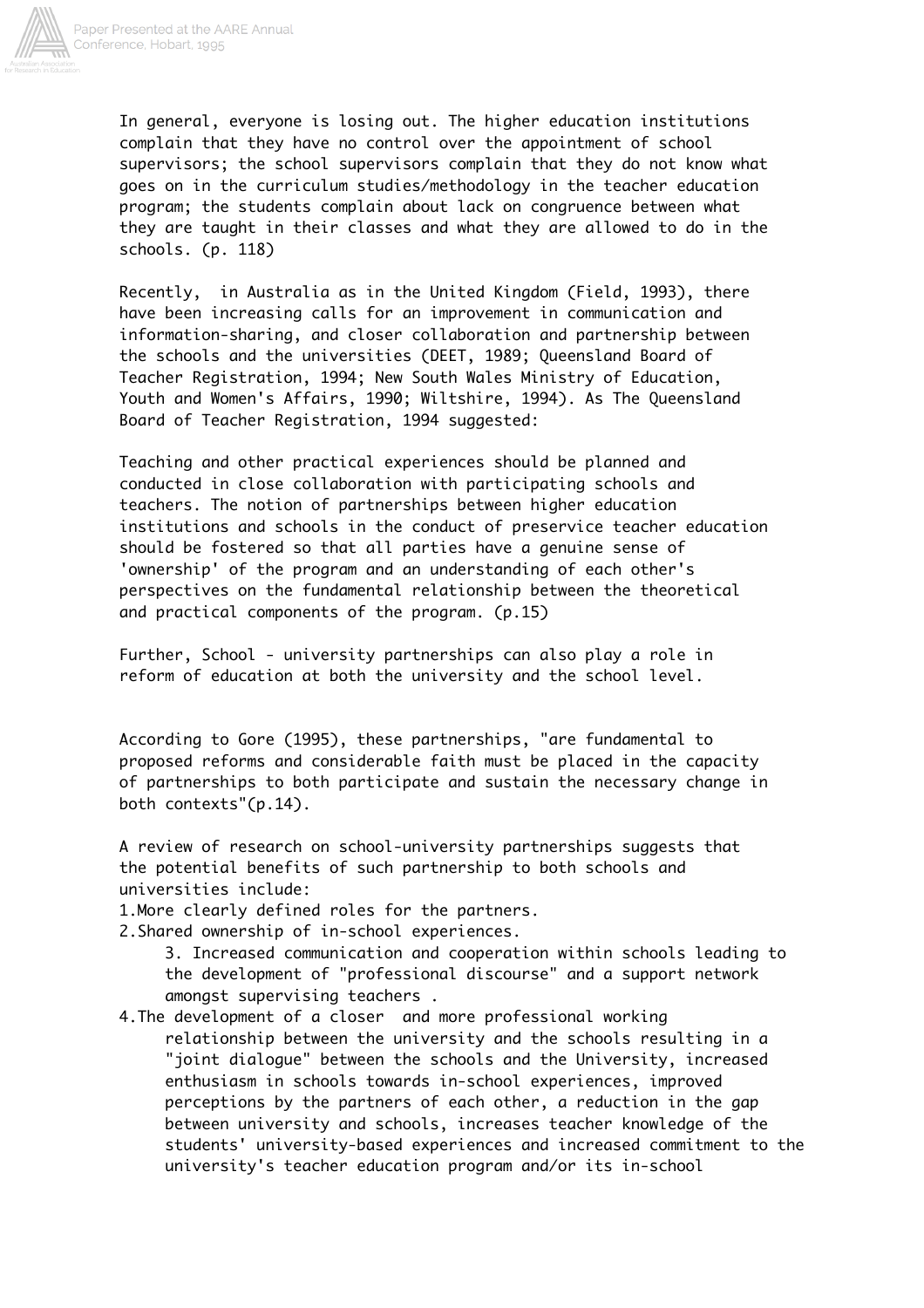

experiences.

 5. The professional development of university and school personnel as well as student teachers with an improvement in each partner's competency and the creation of a "reciprocal influence". (Dobbins, 1993; Fraser, 1995; Gaffey, 1994; Mayer & Phillips, 1995; Millwater & Yarrow, 1995; Sinclair-Gaffey & Dobbins, 1995; Taggart, 1988; Traill & Kemp, 1980).

However, despite the reported benefits attached to the development of partnerships with schools, barriers also exist. As reported in the literature, these barriers include:

1.The need for time to develop and maintain the partnership.

 2. The reluctance of schools to make the "hard decisions" such as failing student teachers in their in-school experience.

3.The university - school partnership (particularly between the university lecturers and the supervising teachers and school coordinators) being seen by student teachers as a threat to their own relationship with the supervising teachers.

 4. The importance of high levels of interpersonal skills of university

 personnel to work closely with the various partners and the need for training of university and school personnel.

5.The need to adequately address funding and resources .

 6. The need to maximise support for partnerships rather than relying on key personnel. (Goodlad, 1994; Gore, 1995; Haberman, 1971 cited in Clark, 1988; Mayer & Phillips, 1995; Sinclair- Gaffey & Dobbins, 1995; Williams, 1994).

Partnerships at UWS, Macarthur: From yesterday to today

The Faculty of Education at University of Western Sydney, Macarthur and the Metropolitan South West Region of the Department of School Education in New South Wales have enjoyed a long period of cooperation in the initial preparation and continuing professional development of teachers. Through this cooperation there have been many connections made in an endeavour to create a partnership between these two educational organisations. This cooperation is characterised by committees, professional development, research, secondment and school-based programs.

#### Committees

The committee format operates at many levels from executive personnel

within the Department and University to classroom teacher and lecturer. The overarching committee, The Committee of Cooperation, as its name implies, seeks to encourage cooperation at the top level between the two organisations. It was formed in the mid 1980's by the Dean of the Faculty of Education and the head of the Metropolitan South West region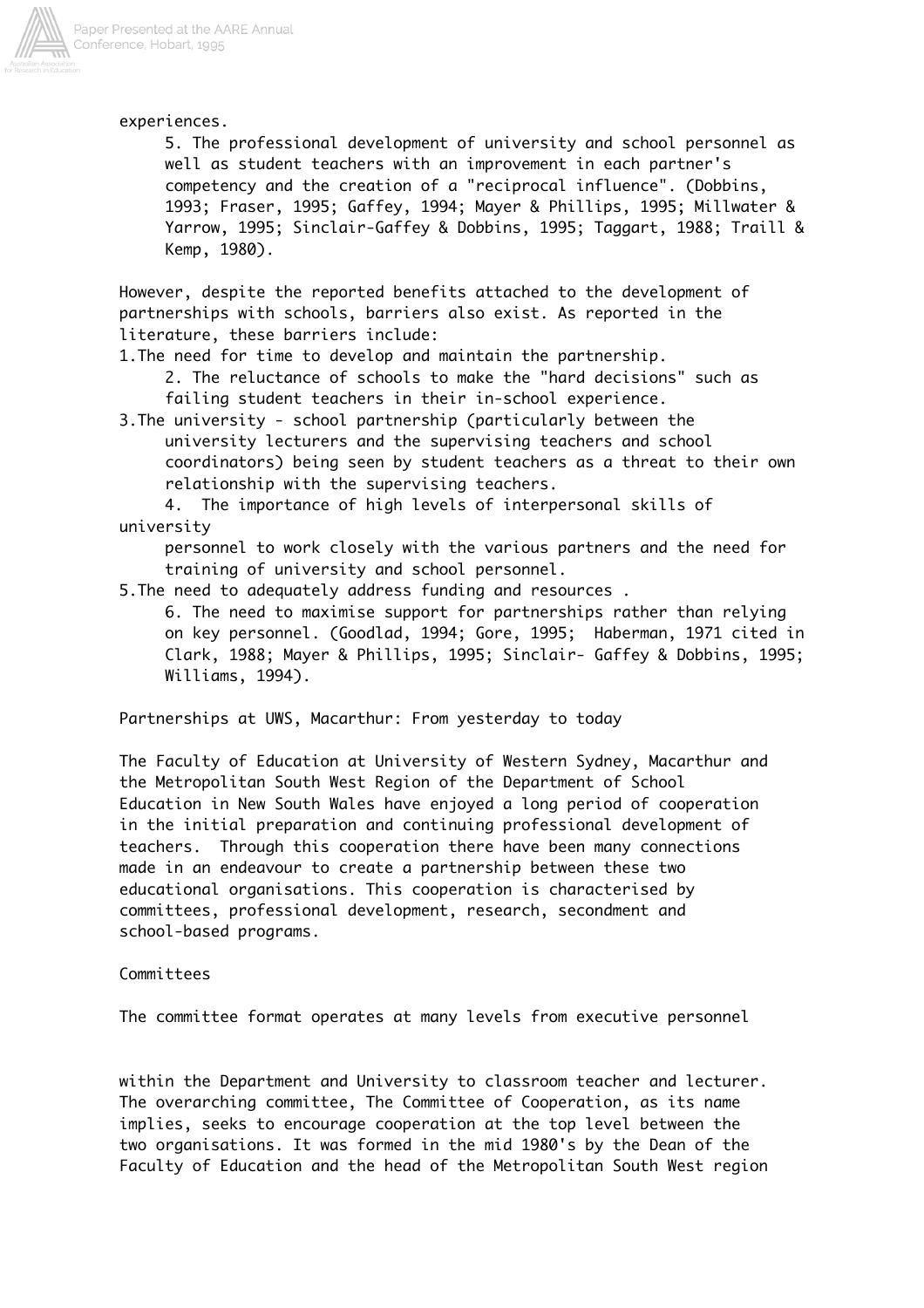

of the NSW Department of School Education. The Committee of Cooperation deals with ideas for joint implementation of courses at both the university and Departmental sites and research. It is controlled jointly by the Dean of the Faculty of Education and the Regional Assistant Director General from the Department of School Education.

Committees are also in place to assist the university in course development at a subject level. For example, one such committee, the In-School Committee assists in the development of the in-school sections of our courses. Members of academic staff are also on Department of School Education Regional Committees, for example the Research and Evaluation Committee which deals with approval of applications for all research and evaluation projects to be carried out in the schools in the region. Personnel from the Department of School Education also play a prominent role in all course advisory committees thus helping to ensure the course content is both appropriate and applicable to the classroom, school or early childhood centre.

### Professional Development

Professional development takes a variety of forms within the partnership. The Faculty of Education has combined with the Department of School Education to form the Centre for Professional Development.This centre produces packages of subjects that serve as both teacher development and credit towards university degrees. Other forms of professional development come from joint development of a regional journal, instigation of the Macarthur Lecture series, teachers participating in both full- and part-time study and teachers also being part of lecturing teams at the university.

#### Research

There are continuing opportunities for members of the partnership to interact via research. Again this takes many forms, the most common forms being joint projects initiated by the University, the Innovative Links project involving schools in a co-researching role and a Literacy and Learning project which combines research and professional development. Various academic staff carry out individual research projects either as part of higher degrees or their normal professional responsibilities, or for personal interest and professional development. On the other hand, teachers completing degrees also carry out research within the school context, again making the links between the two parties.

### Secondment

Every year the university, in a joint program with the Department of School Education, seconds practising teachers to its staff. This program has been expanded over the past several years from one seconded lecturer in 1992 to three in 1995 (early childhood, primary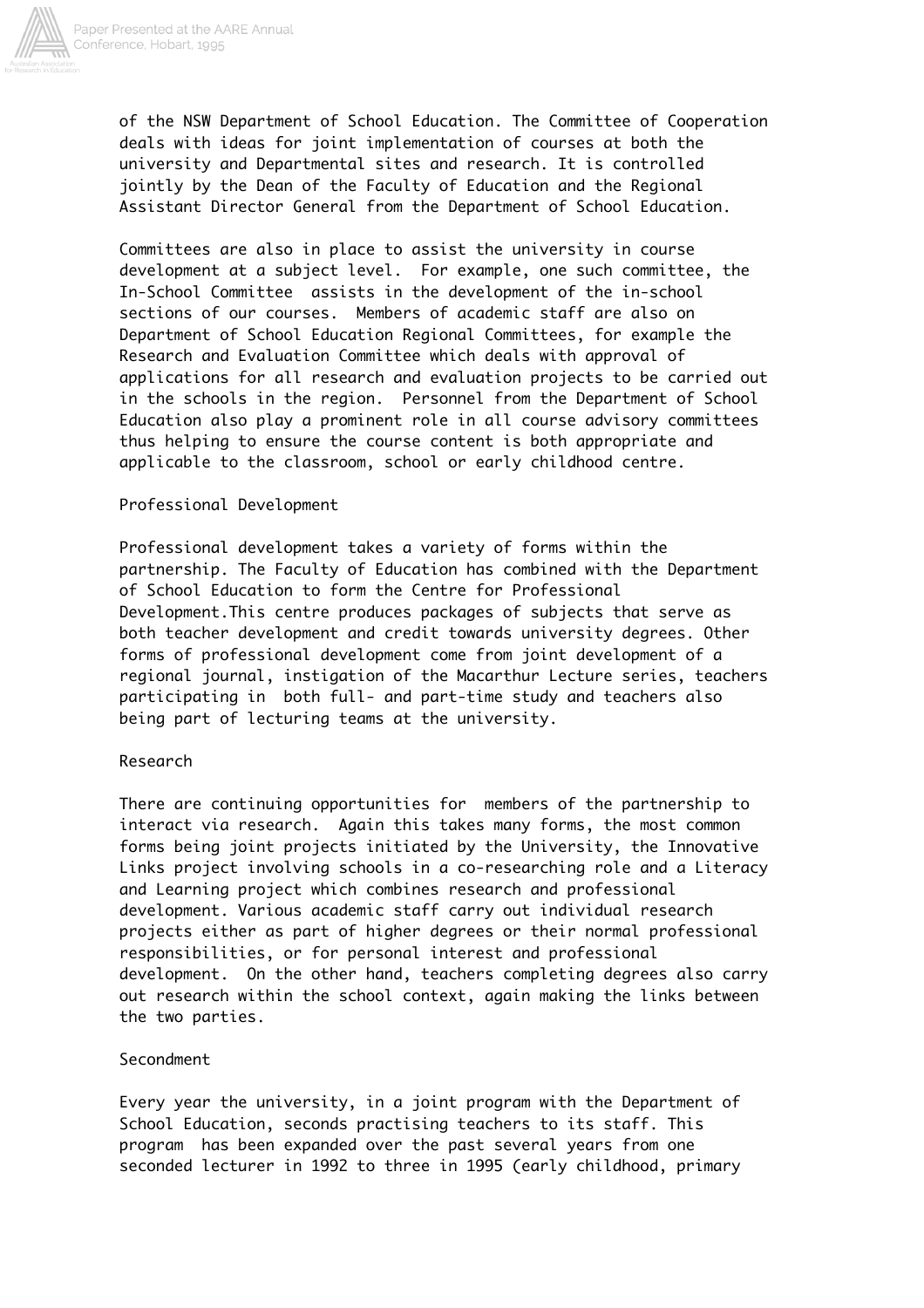

and secondary). The duration of the secondment is one year with the teachers retaining the right of return to their pervious position at the end of the secondment. This particular program adds further legitimacy to the university courses in initial teacher education.

School-based programs

All Bachelor of Teaching undergraduate courses in the Faculty of Education have very dominant in-school components. These experiences range from one day a week only three weeks after entry into the Bachelor of Teaching degree, blocks of experience in a variety of settings, depending on the course, to a prolonged whole semester experience in the final semester of the degree. Many of these experiences go beyond the 'usual' practicum and aim at the student experiencing the culture and community of school life as well as becoming practising teachers. These programs are jointly designed through the In-school Committee and various planning days. Pre-practicum meetings are also conducted with student teachers and school personnel to encourage a two-way discussion of program philosophy and requirements, and the roles and expectations of participants (lecturers included). Students, teachers and lecturers are all involved in the evaluation of these programs each semester. Finally, teachers are invited to be part of various interviewing panels that assess student competencies as beginning teachers. For example, teachers take part in the Department of School Education eligibility for employment interviews and a 'Defence' interview. Students must be assessed as satisfactory as a beginning teacher at the 'Defence' interview before deemed as passing their teacher education course.

### Evaluating the school-university partnership

Even with the above cooperative experiences which have come into existence over the last three to ten years, it was still not clear as to the nature of the relationship between the Faculty of Education and the Department of School Education. Both parties would acknowledge that there were many opportunities for interaction between the players but how do the players themselves view the partnership? Also while, UWS, Macarthur has developed a wide range of partnerships there was some concern as Furlong, Whitty, Barrett, Barton & Miles (1995) pointed out that, "Adopting a partnership model is in itself no necessary guarantee of quality in initial teacher education" (p295). Further, the literature acknowledged both the benefits and barriers attached to such partnerships and so it was considered timely after some years of building up the partnership relationship to inquire as to how it was viewed by its participants.

Both university staff and teachers were asked some of the questions outlined in the first paragraph by means of open-ended questionnaire (see Appendix A). Data gathered from the respondents have been analysed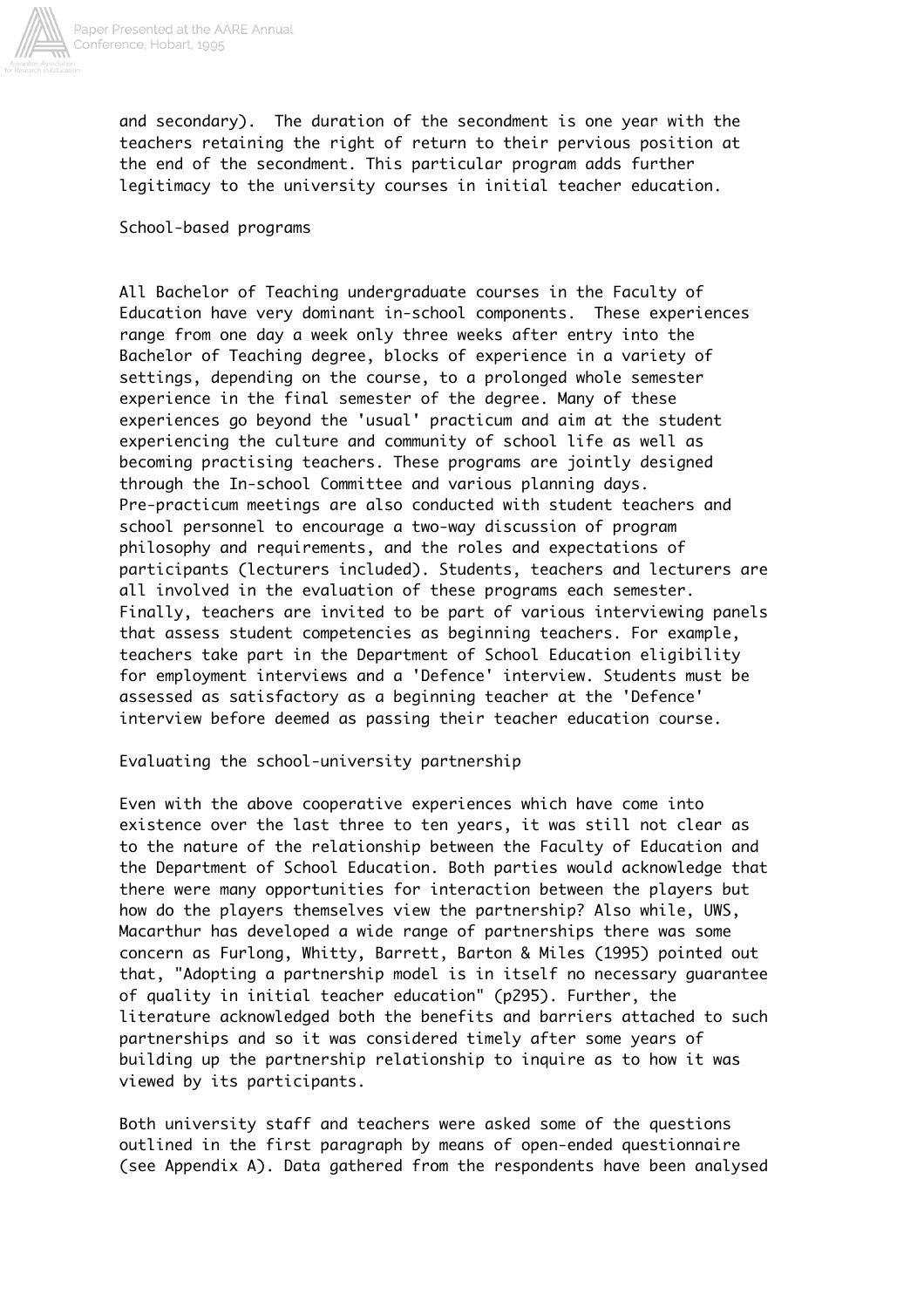

in terms of its source - schools or university. The responses show a wide range of ideas and indicate initial trends. General comparisons of school and University views from the questionnaire are summarised in the table below.

Table 1. The partnership in action

| CRITERIA                                  | RESPONSES FROM SCHOOL<br>PERSONNEL (n=18)                                                           | RESPONSES FROM UNIVERSITY<br>PERSONNEL (n=20)                                             |
|-------------------------------------------|-----------------------------------------------------------------------------------------------------|-------------------------------------------------------------------------------------------|
| Partnership<br>involvement                | Involved in all current<br>activities                                                               | Involved in all current<br>activities plus more                                           |
| Initiator of<br>involvement               | University(11 responses)<br>Both the school and the<br>University (3)<br>The schools themselves (4) | University (28 mentions)a,<br>The school (6)                                              |
| Balance of                                |                                                                                                     | A balanced partnership (12) A balanced partnership (16)                                   |
| Partnership                               | Unbalanced towards<br>the University(4)                                                             | Unbalanced towards the<br>University (4)                                                  |
| Control of<br>partnership                 | Shared school-<br>University control (10)<br>School control (4)<br>University control (0)           | University control (15)a<br>Shared school-University<br>control (7)<br>School control (6) |
| Level of<br>involvement in<br>partnership | Equal school & Uni<br>involvement (14)                                                              | Equal school & Uni<br>involvement (20)a<br>University (2)                                 |
| Value of<br>partnership                   | Positive (17)                                                                                       | Positive (20)                                                                             |

a this number is larger than the number of respondents because some entered several interactions on the one questionnaire

From the above table it can be seen that, both the university and school personnel groups of respondents were involved in all the partnership activities currently available (ie university and Regional committees, professional development, research, secondment and/ or school-based programs) with university personnel able to add several others such as school committees, membership of the NSW Board of Studies (the organisation that develops curriculum material and syllabi for government schools in NSW), professional organisations and through the conduct of inservice programs in schools. Some respondents included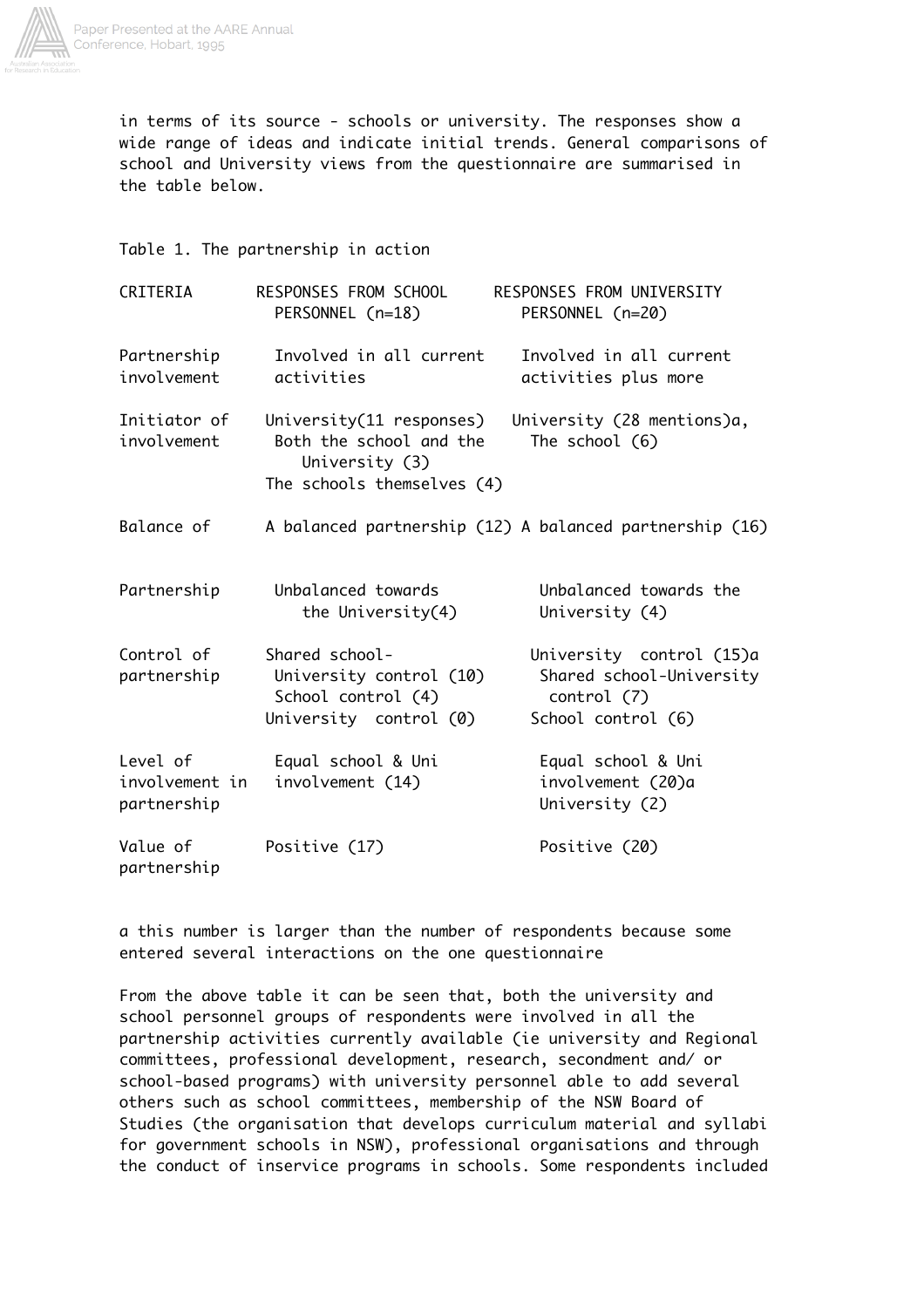

up to seven involvements on the one questionnaire.

The partnership between the University and the schools from the school personnel point of view is considered balanced, worthwhile and generative. There was very little indication from school personnel of the University controlling the situation (unlike the perceptions of the University personnel) and at no time was the University the sole player even though in most instances the University initiated the involvement. The University was not considered to dominate or dictate either the procedures or the interaction. The decisions were reported as jointly made and the involvement maintained by continual contact, negotiation and consultation. Only four teachers considered the partnership as unbalanced in favour of the University. Two of these teachers were studying at the University at the time and did not see that relationship as needing to be balanced.

The significant features of the partnership for both school and University respondents were the communication, liaison and cooperation between partners; availability and support for each other; and, the mutual benefit derived. School personnel noted the positive attitudes of both school and university staff, consistent liaison between the two parties and the noticeable development in all concerned. The organisational features that were reported as significant were the "long term notification" of impending interaction and "well informed meetings". As school and university respondents noted:

| School respondents                                                                                                                                                           | University respondents                                                                                                                                     |
|------------------------------------------------------------------------------------------------------------------------------------------------------------------------------|------------------------------------------------------------------------------------------------------------------------------------------------------------|
| "ongoing and consistent communication"<br>"honesty and willingness to trust"<br>"open door policy for both partners"<br>"complete cooperation and<br>professionalism exists" | " generosity of the school"<br>"personal learning"<br>"support of the region"<br>"willingness of the schools<br>to host the students and the<br>lecturers" |
| "the availability of the university<br>coordinators supporting the school<br>and the students"                                                                               | "cooperation of the school staff"                                                                                                                          |
|                                                                                                                                                                              | $H = 7.6$                                                                                                                                                  |

helpfulness of the school principals"

The benefits derived from the partnership for both school and university personnel included the contacts made and the reciprocal learning, professional development for each partner and the sharing of new ideas between schools and the university resulting in benefits to both the school and the university . Schools also added that the partnership allowed a recognition of the contribution they made to teacher education and to quality teaching and quality teachers. One school went so far as to claim that the "University of Western Sydney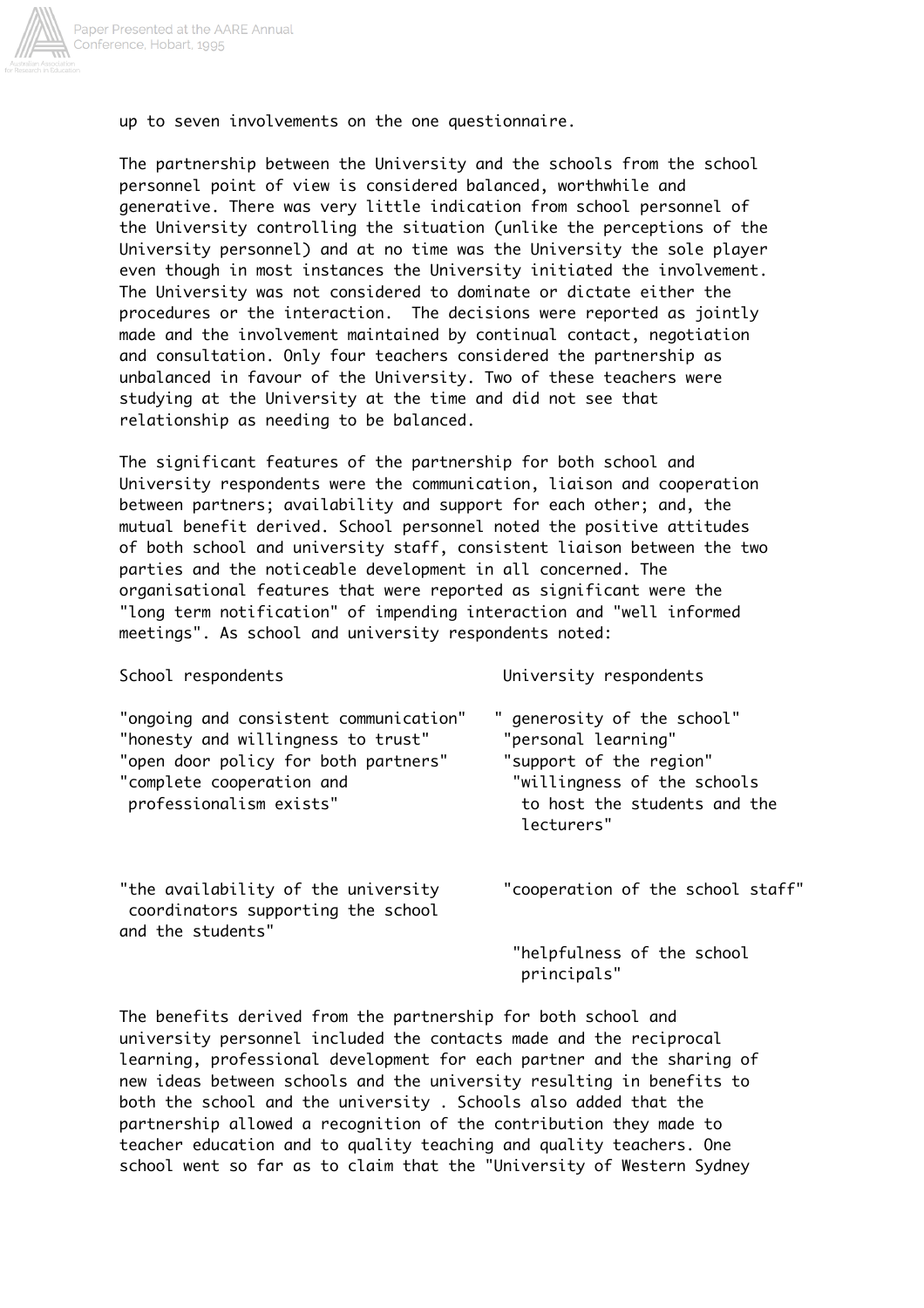

Macarthur is the best teacher training institution in NSW" and was pleased and proud to be able to be part of any program emanating from the University .

Additional benefits for university personnel included working with teachers, seeing how things operate in and out of the classroom and "keeping in touch with reality". The partnership was also seen to add "legitimacy given to the university courses" particularly through the involvement of school personnel in the delivery of the teaching programs, enable the university to be positively viewed by the teaching profession and encourage a "two way flow of information". Lecturers were also able to see "theory put into practice" and gave "opportunity to implement new and innovative strategies" or even as a foundation for both "policy development" and "future academic publications".

On the negative side a few school-based respondents (3) commented that "practicum supervisors from the university were not always prepared" and that there was a lack of lecturer contact and communication which contradicts to some extent the previous comments on the continual contact made in order to maintain the involvement. There was also some feeling of "overload caused by additional work", not an uncommon feature of the average school ethos these days. Issues that arose from negative statements about the partnership from university personnel were that some of the school teachers were "not necessarily good role models" as they had not kept up to date with current theory or put it into practice. This situation caused conflict at times as student teachers were not able to see the theory put into practice and were therefore not sure of its validity in the 'real' world. Time was also an issue from two points of view- firstly, the teachers did not have enough time to work jointly with either the student teachers or the lecturers and, secondly, the lecturers did not always have enough time to spend, in the way they would want to, when they were at the schools. Travelling to the schools was also time consuming and sometimes resulted in abbreviated contact.

Suggestions for improvement in the partnership from school-based respondents were limited in that most felt the partnership was working and needed little change. Those who had previously stated negative views obviously countered these with the appropriate suggestions- for example, more lecturer contact and better coordination. On the whole schools were satisfied with some requesting clarification of expectations and more contact in the form of longer practica. Others asked for further discussions with university staff as to future directions and anything that would enhance learning. One respondent felt that lecturers should visit the real world of teaching with the added suggestion of the possibility of exchange of university staff with school staff. Another had experienced difficulty with timetabling school experience and hence requested changes in this regard. A need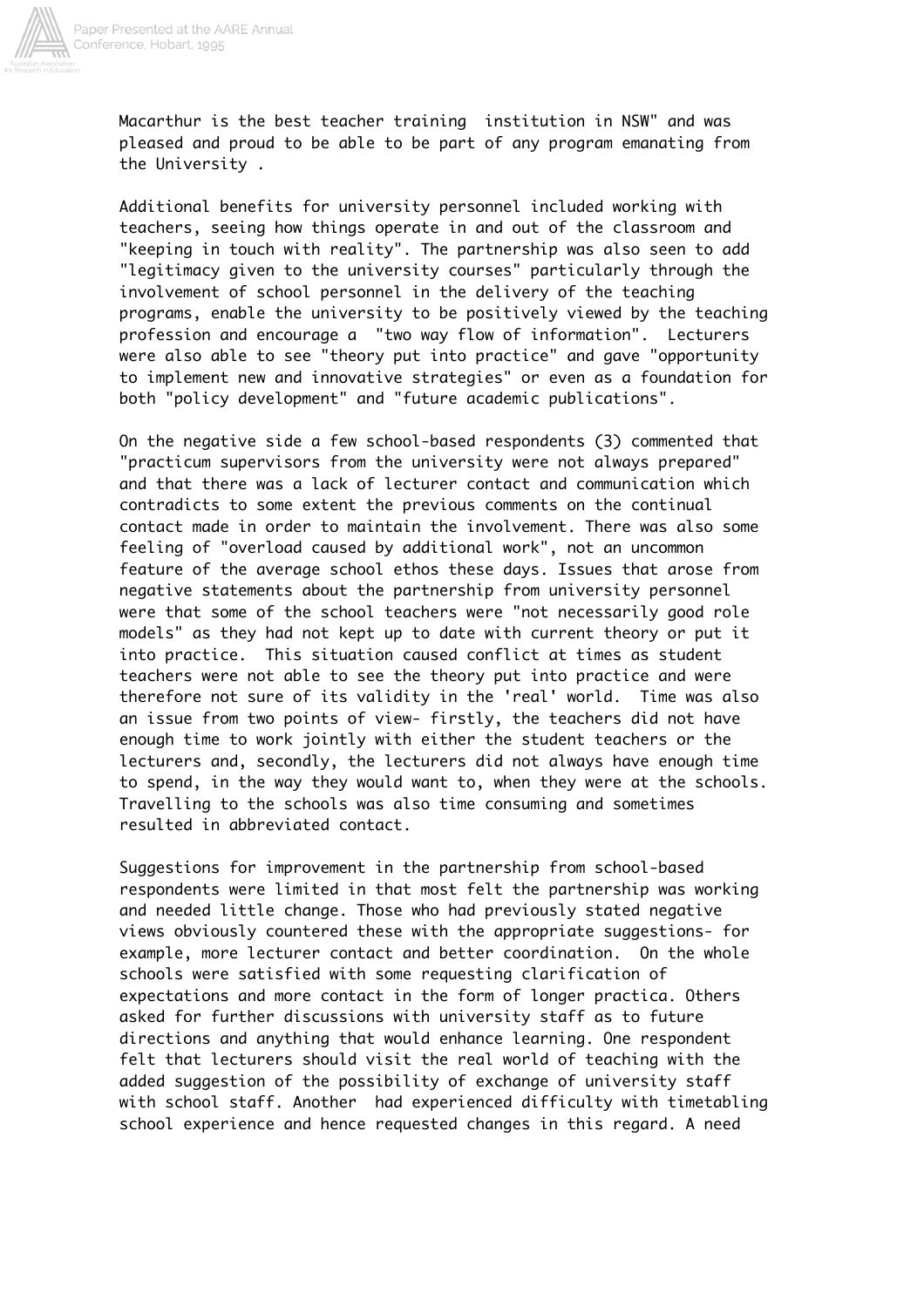

for correct protocol when students were visiting the schools was also requested. Even though some respondents felt there was room for improvement, the greater majority praised the partnership, wishing it to continue and expand in a similar fashion to that already established.

For university personnel, when considering ways to improve the partnership, time became the most emphasised issue with suggestions but also that some of the meetings (school committees) were not very productive and needed to be monitored more closely. It was suggested that money be made available for more time release for teachers so they could work more with the student teachers in joint planning. Time also was needed for ongoing professional development at both the school and university level. More school visits were recommended as was the increased use of teachers from the schools in our programs. In looking at the time spent on the partnership, weekly contact was made by some lecturers while other contacts were more sporadic depending on the nature of the partnership. It would seem that there are many hours of contact and the contact is being used well but more is needed if the university is to realise its full potential and if the school personnel are themselves to grow and develop professionally as well as support the growth and development of student teachers.

Creating balanced partnerships: Implications for tomorrow

So, what is the nature of the partnership between the University and the schools? It is clear that school and university personnel are involved in at all levels in the Faculty and Department of School Education. The partnership is both valued by all concerned and considered to be highly relevant to the current educational development. It is, generally speaking, balanced in that the majority of respondents stated that contacts were interactive and reciprocal. No one member dominated except in a small number of cases where the dominating party could validate the lack of reciprocity. Of even greater importance to the actual balance of the partnership is the nature of the partnership. The roles played by the schools was seen as very valuable as was the importance of the input to the student teachers at the school level. The co-existence of theory and practice at all levels and the continual importance placed on all participants living in the 'real' world of education was seen as extremely important. In agreement with the literature, the benefits of the partnership as identified in this study include closer relationships with schools and the subsequent development of commitment and support for the University's program and personnel. Professional development and the notion of "reciprocal learning" was also most evident in the present study.

The current study, together with the findings from Gore's review of the literature (1995), suggest the following considerations when building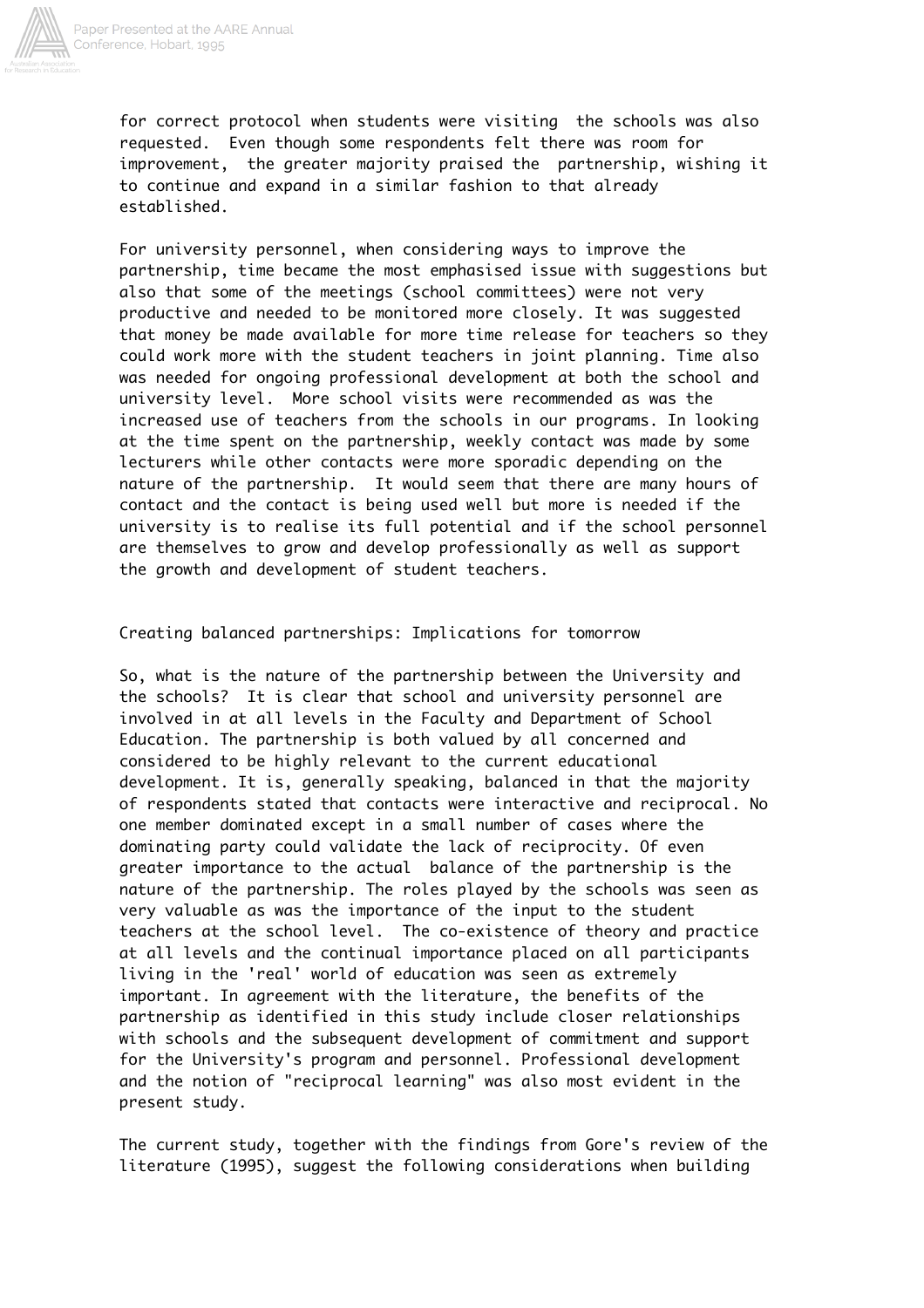

genuine partnerships:

 1. Democracy is required in partnerships and hierarchical relationships "where expertise is seen to belong more clearly to one set of participants that another" (McCulloch & Fidler, 1994, p.xiii), are to be avoided.

 2. In the planning of the partnerships, the distinctive interests of all parties need to be taken into account.

 3.Trust, communication and understanding of each partner's perspective should be developed

4. Time is needed to build and maintain the partnership- the strain

of

 the reform should be acknowledged and allowed for in planning and adequate time for reflection provided.

 5. Acknowledge and address the problems associated with a lack of, or limits on, rewards and recognition of individual in universities and school for collaborative activities need to be acknowledged and addressed.

 6. Implement theory into practise through a deliberate link between university courses and school experience.

 7. Joint responsibility and involvement by all partnership members in the planning of the partnership from the very beginning using a combination of top-down and bottom up strategies.

 8. Development of common vision or goals and commitment by partners. 9. Ensure that reform and change actually takes place and not be just merely symbolic. (Banks, 1993; Bligh, 1984, cited in Nicol, 1993; Berry & Catoe, 1994; Clark, 1988; Clift & Say, 1988; Darling-Hammond, 1993; Dart & Drake, 1993; Elliot, Park & Holliday, 1994; Fiddler, 1994; Fullan, 1993; Furlong et al., 1988; Goodlad, 1994; Guyton & McIntyre, 1990; Harris & Harris, 1992-93; Mc Culloch 1994; Nichol, 1993; Snyder, 1994; Stallings & Kowalski, 1990; Whitehead, Foster, & Blight, 1994; Yopp, Guillaume & Savage, 1993-94).

Many of the recommendations for improvement, such as extra time, need to be considered particularly from the University point of view and at a more realistic view from the region itself. There is a continual importance placed on an increase in the student visits to schools as we grapple with a combination of union regulations, money available and student load. The notion of more time in schools in line with the current 'happenings' in England is not realistic and moves away from the partnership model.

The partnership between UWS, Macarthur and schools not only exists on paper but is a balanced, living interaction that benefits not only all those immediately concerned but those in the future whom it will serve as the teachers developed, the research conducted and the professional development explored maximises the potential of all concerned. This research has attempted to address the benefits, barriers and points of building genuine partnerships. With such partnerships still in their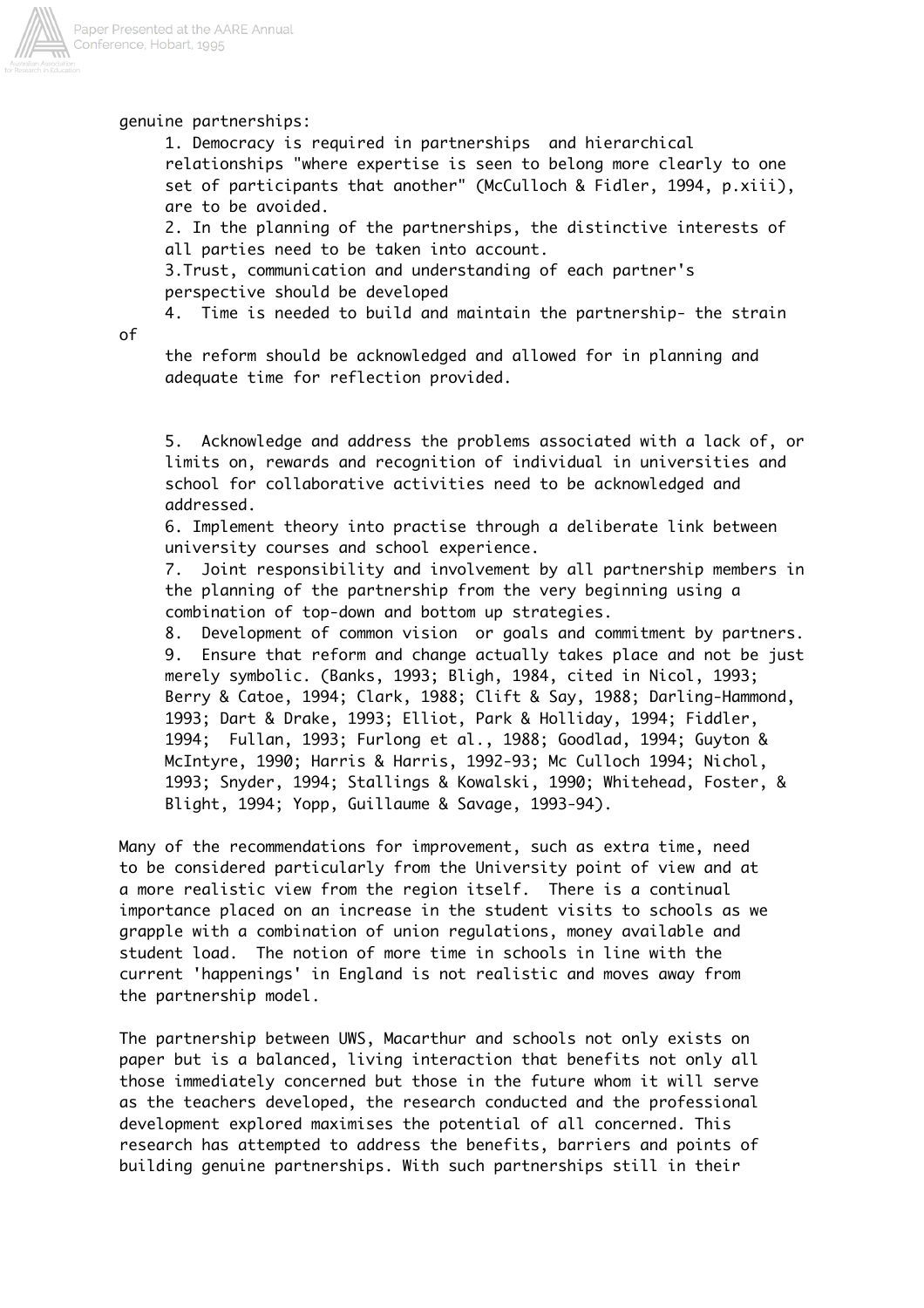

infancy and the continual restructuring of both the school and university systems, information of the educational maintenance and possible reform is constantly shifting. Further endeavour is needed to consolidate what we have established and now know, and to move us forward in both our thinking and the partnerships we are building.

## Bibliography

Banks, C. (1993). "Restructuring Schools for Equity: What we Have Learned in Two Decades." Phi Delta Kappan, 75 (1): 42-48.

Berry, B. & Catoe, S. (1994). "Creating Professional Development Schools: Policy and Practice in South Carolina's PDS Initiatives." In L. Darling-Hammond, ed. Professional Development Schools: Schools for Developing a Profession, (pp. 176-202). New York and London: Teachers College Press.

Clark, R. (1988). "School-University Partnerships: An Interpretive Review." In K. Sirotnik and J. Goodlad, eds. School-University Partnerships: Partnerships in Action, Concepts, Cases and Concerns, (pp. 32-65). New York and London: Teacher College Press.

Clift, R. & Say, M. (1988). "Teachers Education: Collaboration or Conflict?" Journal of Teacher Education 39 (3): 2-7.

Darling-Hammond, L. (1993). "Reframing the School Reform Agenda:

Developing Capacity for School Transformation." Phi Delta Kappan, 74 (10): 753-761

Dart, L. & Drake, P. (1993). "School-Based Teacher Training: A Conservative Practice?" Journal of Education for Teaching, 19 (2): 175-189

Department of Employment, Education and Training. (1989). Discipline Review of Teacher Education in Mathematics and Science. Vol. 1. Report and recommendations. Canberra: Australian Government Publishing Service.

Dobbins, R. (1993, July). The practicum partnership- Implications for teacher educators. Paper presented at the 23rd Annual Conference of the Australian Teacher Education Association, Fremantle, Western Australia.

Duffy, G. (1994). "Professional Development Schools and the Disempowerment of Teachers and Professors." Phi Delta Kappan, 75 (8):596-600.

Elliot, J., Park, C., & Holliday, M. (1994). "Bachelor of Education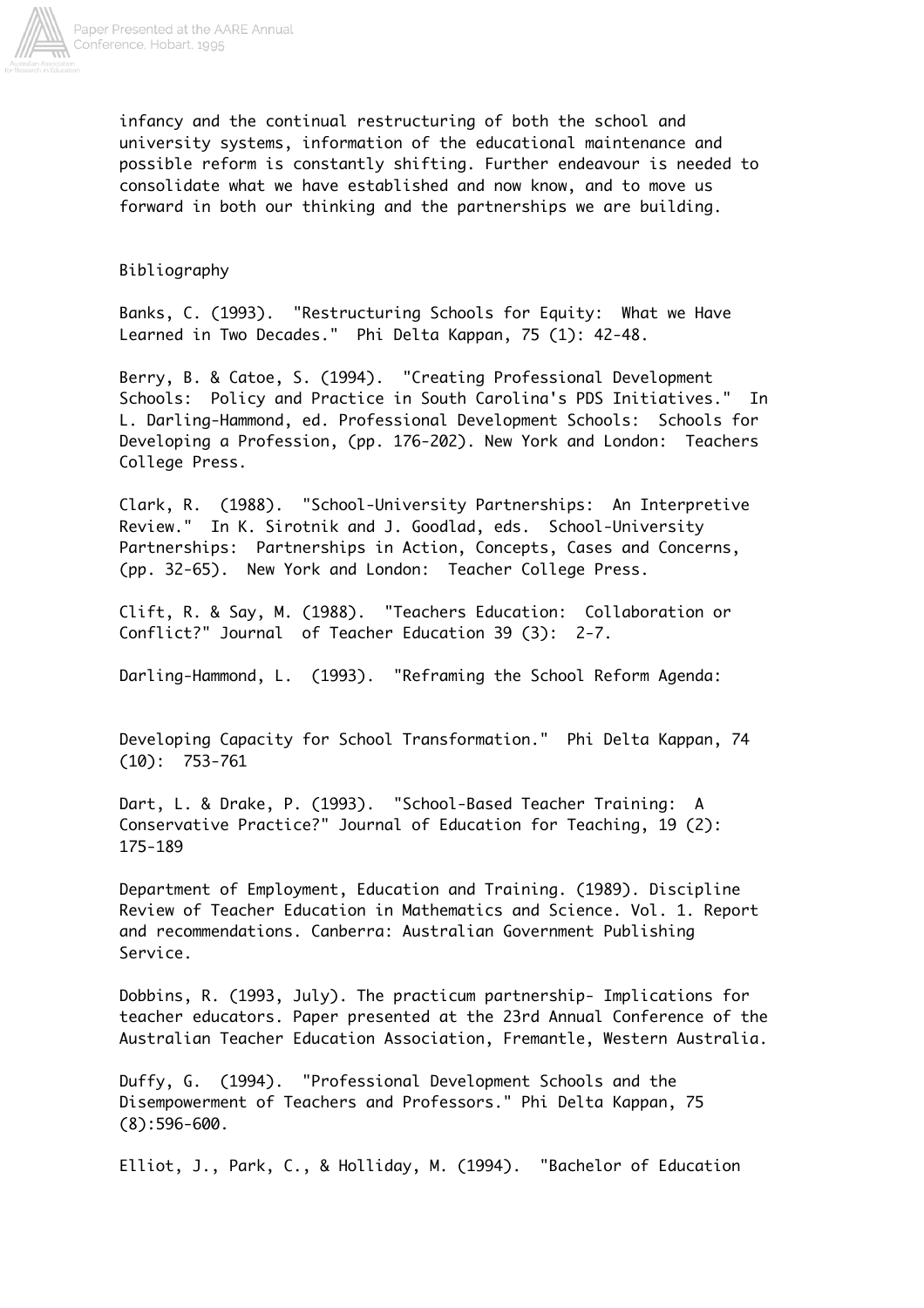

Degrees for Secondary Teachers." In M. McCulloch & B. Fidler, eds. Improving Initial Teacher Training? New Roles for Teachers, Schools and HE, (pp. 105-126). England: Longman.

Fidler, B. (1994). "Partnership in Teacher Education: Partnership, Integration and Funding Implications." In M. McCulloch and B. Fidler, eds. Improving Initial Teacher Training? New Roles for Teachers, Schools and Higher Education, (pp. 14-33). England: Longman.

Field, B. (1993, February). Partnerships in teacher education-School-based teacher education in the United Kingdom. Paper presented at the 5th National Practicum Conference and first National Cross Disciplinary conference on Practical Experience in Professional Education, Macquarie University, Sydney.

Fraser, D. (1995, February). Pain and pleasure in partnership: The state of the partnership between tteachers, students and lecturers. A paper presented at the Second National Conference in Practical Experiences in Professional Education, Gold Coast, Queensland.

Fullan, M. (1992). Successful School Improvement. Buckingham and Philadelphia: Open University Press.

Fullan, M. (1993). Change Forces: Probing the Depths of Educational Reform.. London, New York and Philadelphia: Falmer Press.

Furlong, J., Hirst, P.H., Pocklington, K., & Miles, S. & with the assistance of Wilking, M. and Willcocks, S. (1988). Initial Teacher training and Role of the School. Milton Keynes and Philadelphia: Open University Press.

Furlong J., Whitty G., Barrett, E., Barton, L., & Miles, S. (1995). "Integration and Partnership in Initial Teacher Education - Dilemmas and Possibilities." Research Papers in Education, 9 (3):281-301.

Gaffey, C. (1994). An evaluation of the effects of a training programs on the knowledge and performance of primary school teachers involved in the supervision of the practicum. Unpublished PhD thesis, Macquarie University.

Goodlad, J.I. (1994). Educational Renewal: Better Teachers, Better

Schools. San Francisco: Jossey-Bass.

Guyton, E. & McIntyre, J. (1990). "Student Teaching and Field Experiences". In W.R. Houston, ed. Handbook of Research on Teacher Education, (pp. 514-534). New York: Macmillan.

Gore, J (1995) Emerging issues in teacher education. Innovative Links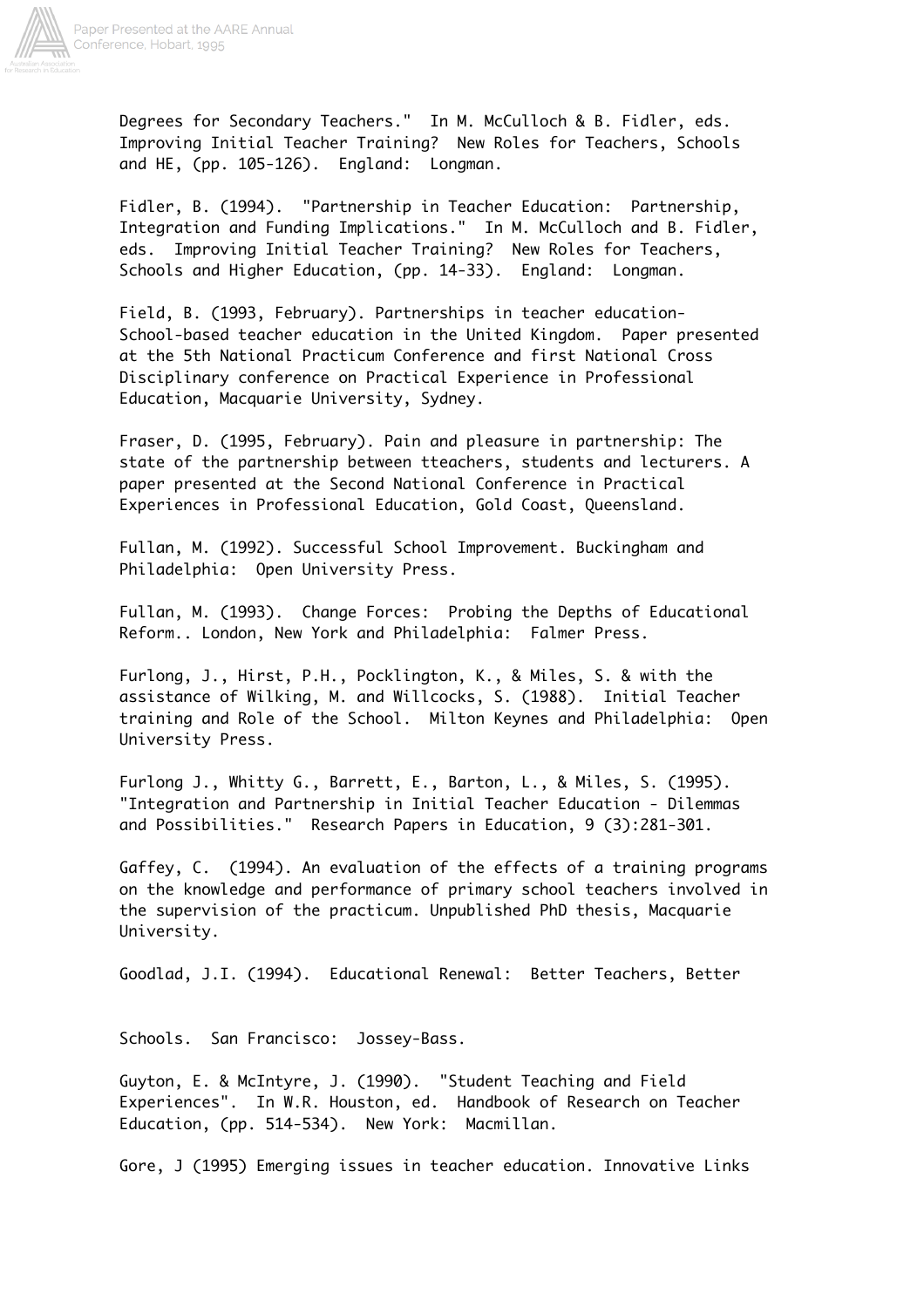

Between Universities and Schools for Teacher Professional Development. A National Professional Development Project. Murdoch University.

Harris, R. & Harris, M. (1992-1993). "Partner Schools: Places to Solve Teacher Education Problems." Action on Teacher Education, 14  $(4): 1-15.$ 

Low, B. (1988). Research on the practicum in teacher education, The Journal of Teaching Practice, 8 (1), 15-18.

McCulloch, M. (1994). "Improving Initial Teacher Training?: Policy in Action 1984-1994" In M. McCulloch, and B. Fidler, eds. Improving Initial Teacher Training? New Roles for Teachers, Schools and Higher Education, (pp. 3-13). England: Longman.

McCulloch, M. & Fidler, B., eds. (1994). Improving Initial Teacher Training: New Roles for Teachers, Schools and Higher Education. England: Longman.

Mayer. D. & Phillips, S. (1995, February). Partnership in the practicum. A paper presented at the Second National Conference in Practical Experiences in Professional Education, Gold Coast, Queensland.

Millwater, J. & Yarrow, A. (1995, February). Towards purposeful partnership in a practernship. A paper presented at the Second National Conference in Practical Experiences in Professional Education, Gold Coast, Queensland.

New South Wales Ministry of Education, Youth and Women's Affairs. (1990, September). Teacher Education. Directions and strategies. Sydney: Author.

Nichol, J. (1993). "The Exeter School-Based PGCE: An Alternative Initial Teacher Training Model." Journal of Education for Teaching, 19 (3): 303-323.

Queensland Board of Teacher Registration. (1994). Guidelines in the acceptability of teacher education programs for teacher registration purposes. Toowong, Qld: Author

Sinclair- Gaffey, C. & Dobbins, R. (1995, February). Tertiary teacher educators: Do they make a difference in the practicum? A paper presented at the Second National Conference in Practical Experiences in Professional Education, Gold Coast, Queensland.

Snyder, J. (1994. "Perils and Potentials: A Tale of Two Professional Development Schools." In L. Darling-Hammond, ed. Professional Development Schools: Schools for Developing a Profession, (pp. 98-125). New York and London: Teacher College Press.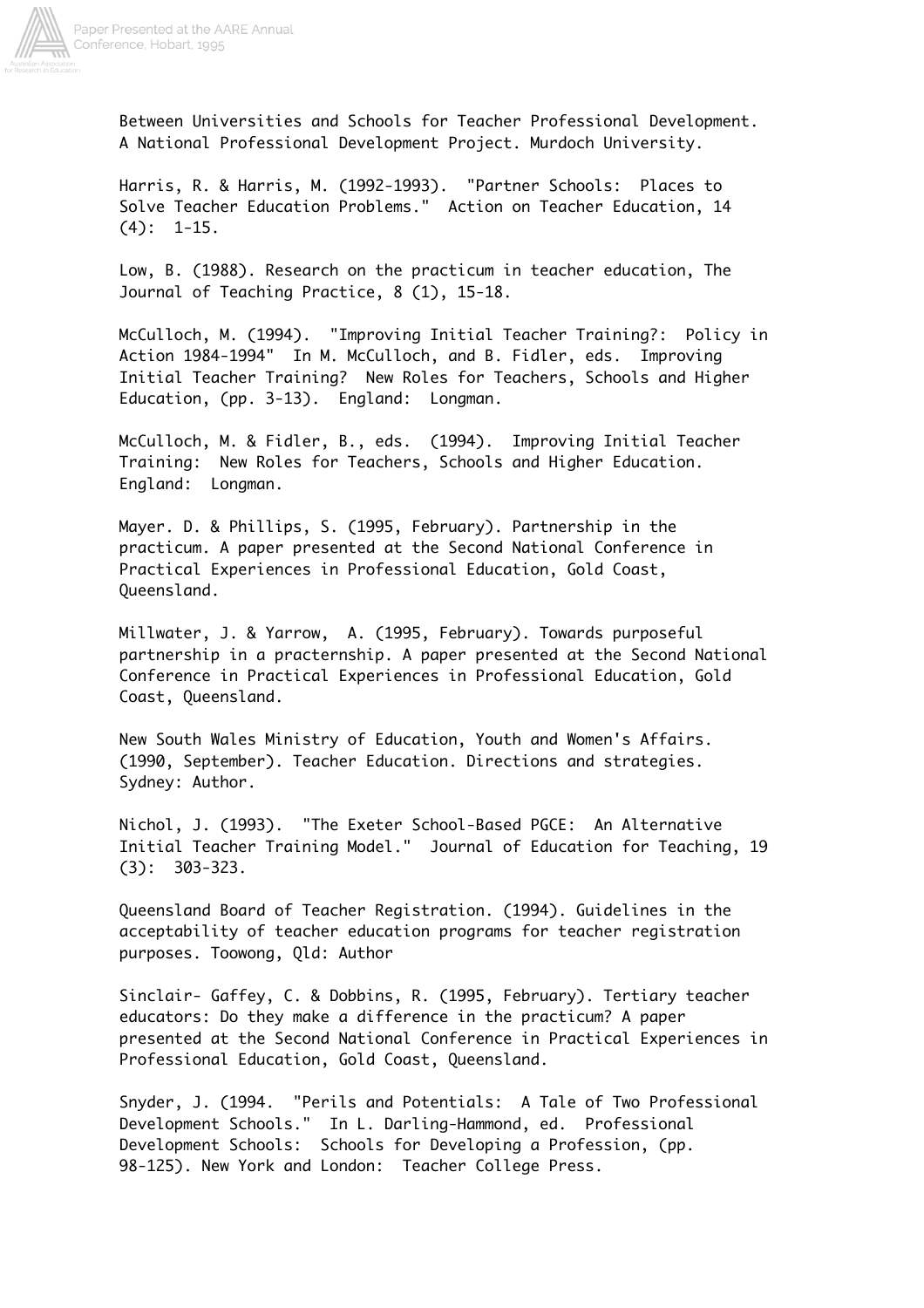

Stallings, J.A. & Kowalski, T. (1990). "Research on Professional Development Schools." In W.R. Houston, ed. Handbook of Research on Teacher Education, (pp. 514-534). New York: Macmillan.

Taggart, A. (1988). Co-operating teachers as teacher educators. The Journal of Teaching Practice, 8 (1), 38-46.

Traill, R. D. & Kemp, D. M. (1980). Achieving effective relationships with practice teaching schools. In W. Newman and W. Arkins (Eds.), The role of school experience in teacher education. The collected papers of the second national conference on the Practicum in Teacher Education (pp. 137-142). Armidale College of Advanced Education, Armidale.

Wiltshire, K. (Chair - review Panel). (1994). Shaping the Future: Review of the Queensland school Curriculum, Goprint, Queensland.

Whitehead, J., Foster, T., & Blight, M. (1994). "The PGCE and the Training of Primary Teachers." In M. McCulloch and B. Fidler, eds. Improving Initial Training: New Roles for Teachers, Schools and Higher Education. (pp. 37-55). England: Longman.

Williams, A (1994). "The Mentor." In A. Williams, ed. Perspectives on Partnership: Secondary Initial Teacher Training, (pp. 134-150). London, New York and Philadelphia: Falmer Press. Yopp, K., Guillaume, A., & Savage, T. (1993-1994). "Collaboration at the Grass Roots: Implementing the Professional Development School Concept." Action in Teacher Education, 15 (4): 29-35. Zeichner, K. (1989). Changing directions in the practicum: Looking to the 1990's. In K. Appleton, D. Price & K. Zeichner (Eds.), The practicum in teacher education. Proceedings of the fourth national conference (pp. 13-30). Rockhampton, Queensland: University College of Central Queensland. APPENDIX A

\_\_\_\_\_\_\_\_\_\_\_\_\_\_\_\_\_\_\_UNIVERSITY - SCHOOL PARTNERSHIP UNIVERSITY QUESTIONNAIRE

We are gathering information about the various partnerships we have with schools and/or educational settings. We would appreciate your assistance through completion of this questionnaire. Any additional information you could add would be appreciated. (Return Date 13th March 1995)

1.Are you directly involved in any way with schools and/or educational settings (primary, secondary, early childhood, Department of School Education, Board of Studies, Catholic Education Office, Regional office, Independent system or other). If you are involved in more than one please indicate and photocopy this questionnaire if necessary. YesNo (if no please return questionnaire)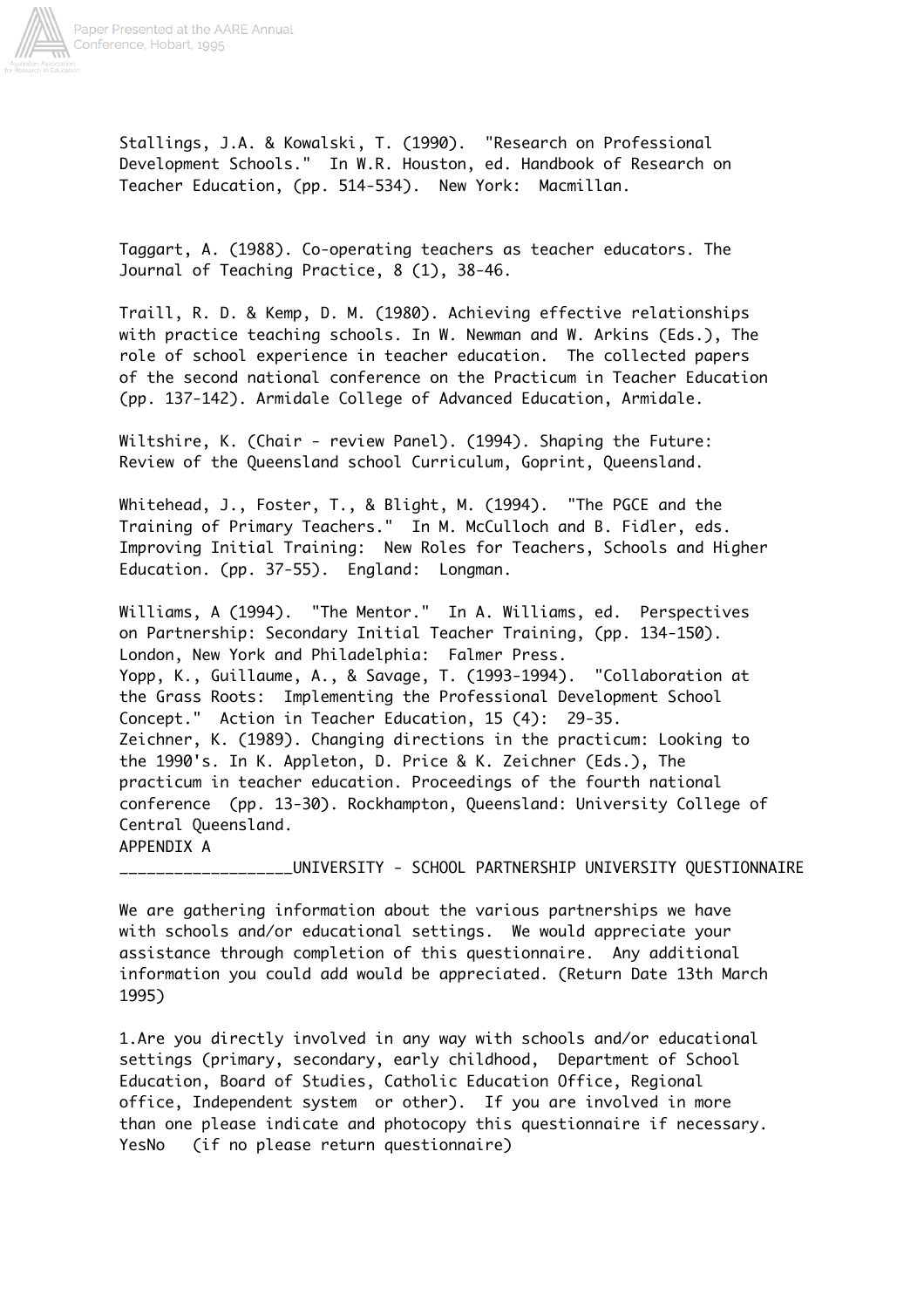

# 2. If yes How are you involved?

| ---------------------------------                              |
|----------------------------------------------------------------|
| 3. How often does this involvement take                        |
|                                                                |
|                                                                |
| 4. Is it on-going or time                                      |
|                                                                |
| 5.For how                                                      |
|                                                                |
|                                                                |
|                                                                |
| 6. Who initiated the contact?                                  |
|                                                                |
| 7. Who governs (controls) the process?                         |
| ______________________________________<br>____________________ |
| --------                                                       |
|                                                                |
| 8. Who is involved?                                            |
|                                                                |
|                                                                |
|                                                                |
| ---------------------------------                              |
|                                                                |
| 9. What are the expected outcomes of this contact?             |
|                                                                |
|                                                                |
|                                                                |
|                                                                |
|                                                                |
| 10. Why do you value this contact?                             |
|                                                                |
|                                                                |
|                                                                |
|                                                                |
|                                                                |
|                                                                |
|                                                                |

11.0f what value is this contact to: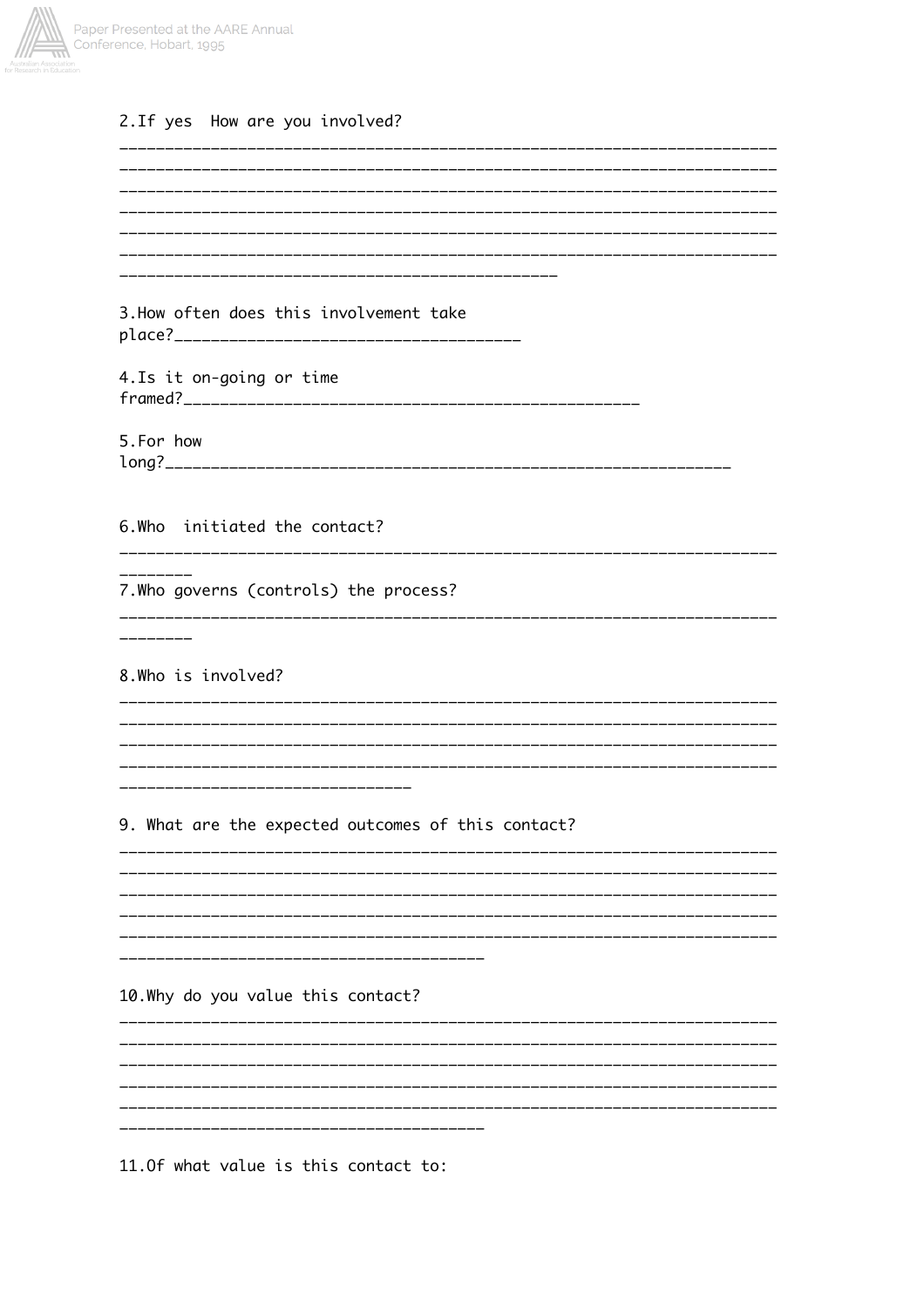

## 11a. education

\_\_\_\_\_\_\_\_\_\_\_\_\_\_\_\_\_ 11b. teaching 11c. you 11d. the partnership 12. Do you see it as a partnership or is one party more dominant? If so who is the dominant party. 13. For you, what has been the most positive and the most negative aspects of developing the partnership? \_\_\_\_\_\_\_\_\_\_\_\_\_\_\_\_\_\_\_\_\_\_\_\_\_ 14. For you, what has been the significant factors either assisting or restricting the partnership? \_\_\_\_\_\_\_\_\_\_\_\_\_\_\_\_\_\_\_\_\_ 15. How could the partnership be improved?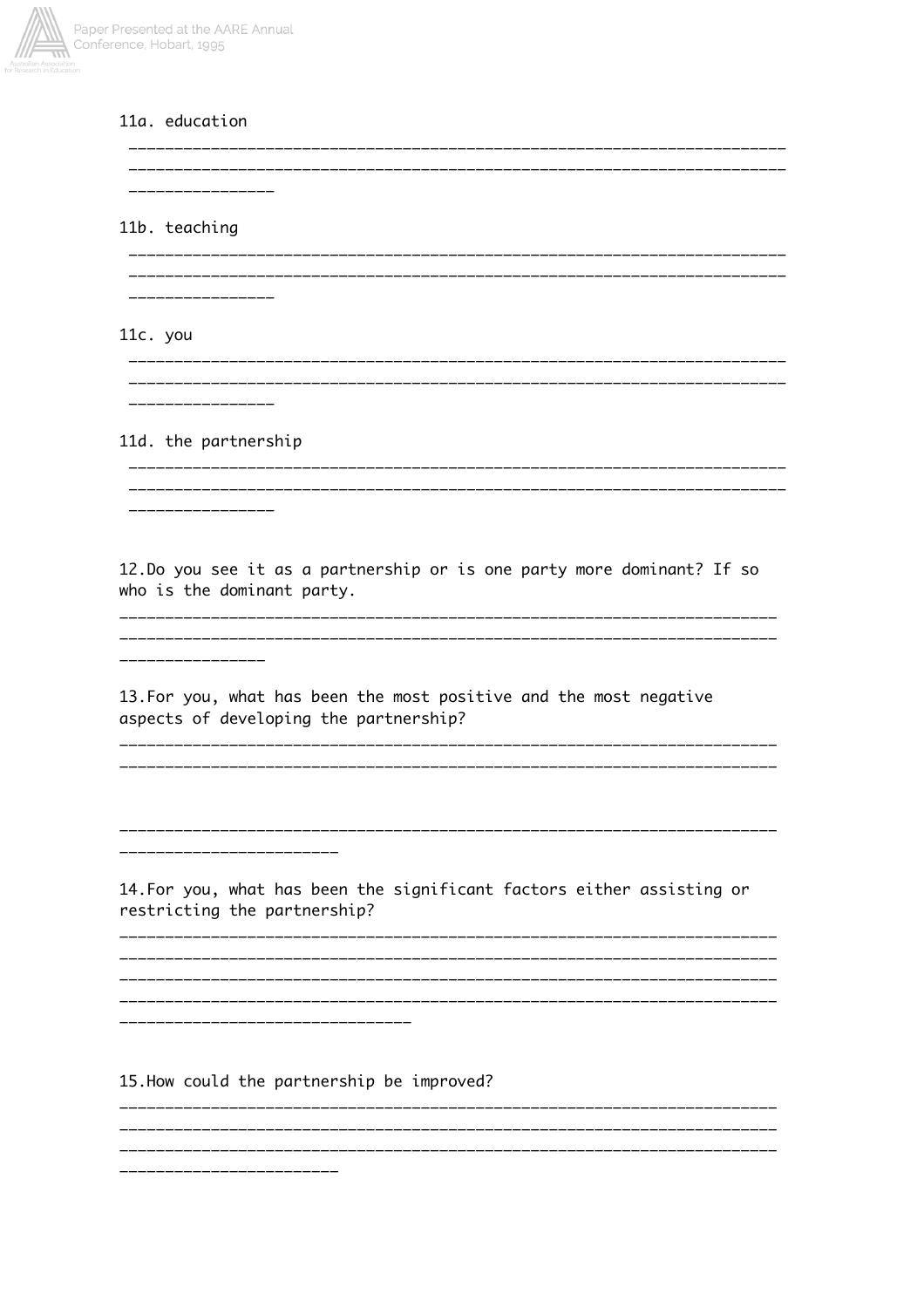

16.Any further comments?

\_\_\_\_\_\_\_\_\_\_\_\_\_\_\_\_\_\_\_\_\_\_\_\_\_\_\_\_\_\_\_\_\_\_\_\_\_\_\_\_\_\_\_\_\_\_\_\_\_\_\_\_\_\_\_\_\_\_\_\_\_\_\_\_\_\_\_\_\_\_\_\_ \_\_\_\_\_\_\_\_\_\_\_\_\_\_\_\_\_\_\_\_\_\_\_\_\_\_\_\_\_\_\_\_\_\_\_\_\_\_\_\_\_\_\_\_\_\_\_\_\_\_\_\_\_\_\_\_\_\_\_\_\_\_\_\_\_\_\_\_\_\_\_\_ \_\_\_\_\_\_\_\_\_\_\_\_\_\_\_\_

Thank you for your time and the information you have afforded us. Please return this questionnaire to us by March 13th 1995

Helen Woodward & Catherine Sinclair-Gaffey

UNIVERSITY OF WESTERN SYDNEY MACARTHUR UNIVERSITY - SCHOOL PARTNERSHIP SCHOOL QUESTIONNAIRE

We are gathering information about the various partnerships we have with schools and/or educational settings. We would appreciate your assistance through completion of this questionnaire. Any additional information you could add would be appreciated. (Return Date 13th March 1995)

1.Is your school or any of your teachers/staff involved with the University. either through for example research, study, teaching, student involvement, committees, interviews panels? YesNo

2.What is the nature of this involvement (research, , study, teaching, student involvement, committees, interviews panels, other [please state])? If more than one please state and photocopy this questionnaire if necessary.

\_\_\_\_\_\_\_\_\_\_\_\_\_\_\_\_\_\_\_\_\_\_\_\_\_\_\_\_\_\_\_\_\_\_\_\_\_\_\_\_\_\_\_\_\_\_\_\_\_\_\_\_\_\_\_\_\_\_\_\_\_\_\_\_\_\_\_\_\_\_\_\_

\_\_\_\_\_\_\_\_\_\_\_\_\_\_\_\_\_\_\_\_\_\_\_\_\_\_\_\_\_\_\_\_\_\_\_\_\_\_\_\_\_\_\_\_\_\_\_\_\_\_\_\_\_\_\_\_\_\_\_\_\_\_\_\_\_\_\_\_\_\_\_\_

\_\_\_\_\_\_\_\_\_\_\_\_\_\_\_\_\_\_\_\_\_\_\_\_\_\_\_\_\_\_\_\_\_\_\_\_\_\_\_\_\_\_\_\_\_\_\_\_\_\_\_\_\_\_\_\_\_\_\_\_\_\_\_\_\_\_\_\_\_\_\_\_ \_\_\_\_\_\_\_\_\_\_\_\_\_\_\_\_\_\_\_\_\_\_\_\_\_\_\_\_\_\_\_\_\_\_\_\_\_\_\_\_\_\_\_\_\_\_\_\_\_\_\_\_\_\_\_\_\_\_\_\_\_\_\_\_\_\_\_\_\_\_\_\_ \_\_\_\_\_\_\_\_\_\_\_\_\_\_\_\_\_\_\_\_\_\_\_\_\_\_\_\_\_\_\_\_\_\_\_\_\_\_\_\_\_\_\_\_\_\_\_\_\_\_\_\_\_\_\_\_\_\_\_\_\_\_\_\_\_\_\_\_\_\_\_\_

3.Who initiated this

involvement?\_\_\_\_\_\_\_\_\_\_\_\_\_\_\_\_\_\_\_\_\_\_\_\_\_\_\_\_\_\_\_\_\_\_\_\_\_\_\_\_\_\_\_\_\_\_\_\_\_

4.How often does this involvement take place?

\_\_\_\_\_\_\_\_

\_\_\_\_\_\_\_\_

5.How is this involvement maintained?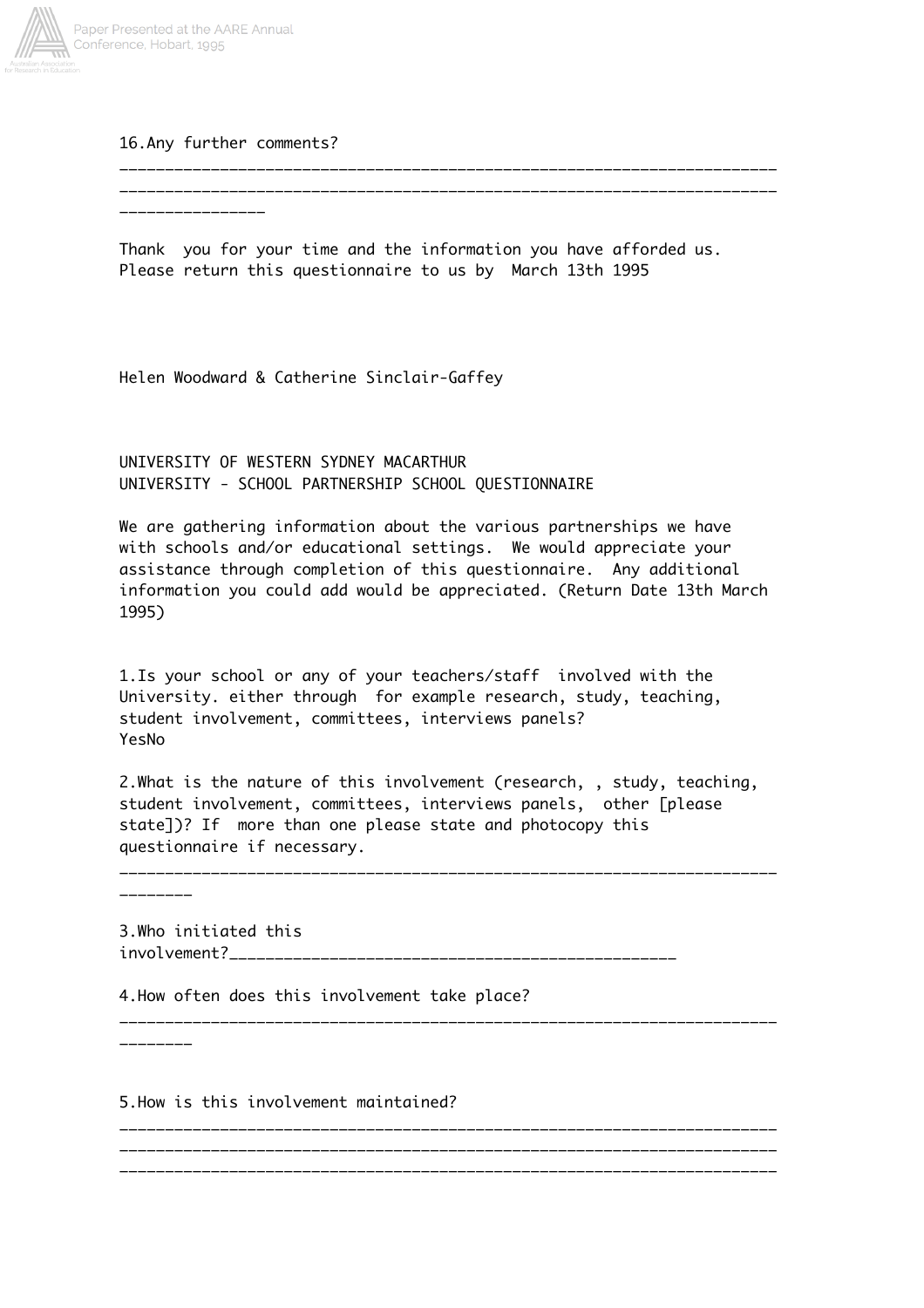

| 6. How are decisions made in these circumstances?<br>------------------------ |
|-------------------------------------------------------------------------------|
|                                                                               |
| ______________________                                                        |
| 7. Is it a balanced partnership? Why/Why not?<br>---------------------------- |
|                                                                               |
| -----------------------                                                       |
|                                                                               |
| 8. Who governs(controls) the process?                                         |
|                                                                               |
| 9. Who is involved?                                                           |
| ---------------                                                               |
| ----------------                                                              |
| 10. What are the expected outcomes of this contact?                           |
| -------------                                                                 |
|                                                                               |
|                                                                               |
| ----------------------------------                                            |
| 11. Is it on-going or time framed? For how long?                              |
|                                                                               |
| 12. Why do you value this contact?                                            |
| _____________<br>--------------------------                                   |
| ________________                                                              |
| 13.0f what value is it to:                                                    |
| 13a. education                                                                |
|                                                                               |
|                                                                               |
| 13b. teaching                                                                 |
|                                                                               |
| 13c. you                                                                      |